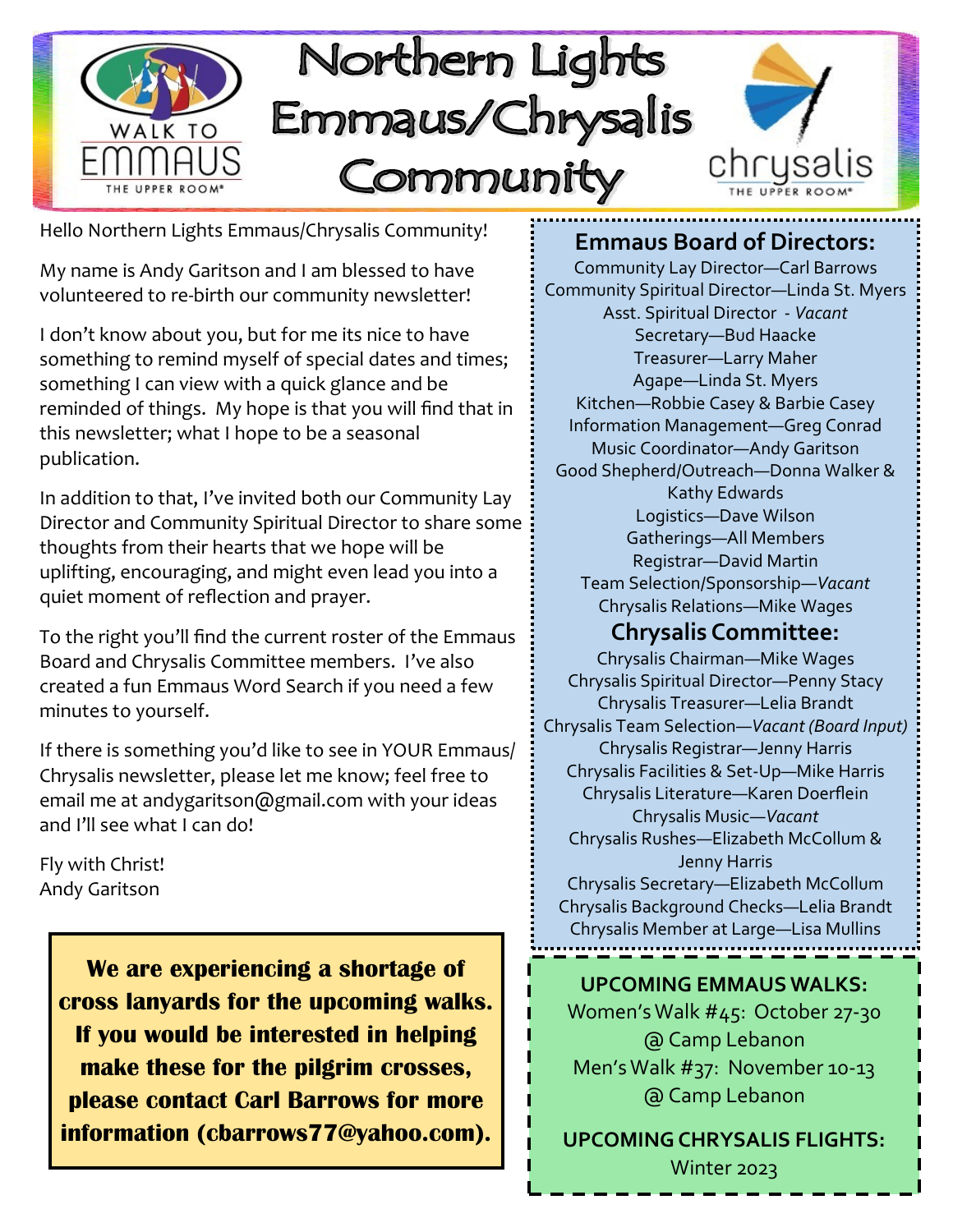# **From our Community Lay Director**

When I first took over as the Northern Lights Emmaus Community Lay Director in February of 2021, I had been on the community board for almost two years and acted as the walk registrar for the women's walk headed by Beth Gully in July 2019. That was our last women's walk before COVID-19 started to make it next to impossible to have any walks while the health restrictions imposed by the CDC were in place. From early 2020 to the fall of 2021 there was too much concern about people's safety, with the highly contagious Coronavirus, to hold regular events like walks.

The first successful men's walk since the beginning of 2020 was held in September of 2021 at Camp Campbell Gard. The women's walk scheduled in the same month was postponed again due to a lack of separate facilities for our Emmaus group and another group. The men's September 2021 walk, led very ably by Chuck Wood and his team, had 15 pilgrims and a very highly attended candlelight ceremony. Fortunately, with good planning and hard work by the spring 2022 by Pam Ferber and her women's walk team, NLE had its first and by far the best women's walk in years at Camp Lebanon! We had 23 pilgrims along with a great team and decent weather. Sean Ovington and his great team worked hard to make the men's walk a great success.

We now have the opportunity to grow our community and help it thrive the most it has in the years before COVID -19 slowed down our growth and success. A big part of our purpose in being involved in the Walk to Emmaus and the Upper Room is to invigorate and energize the greater Body of Christ. We should ask ourselves in what ways we can do that as well as growing our own community. WE must ALWAYS remember that the Walk to Emmaus and Chrysalis Flights are an important part of the Body of Christ, a part that can make a real difference by strengthening our community and its ties to area churches. We are doing that now by communicating to area churches what Emmaus and Chrysalis have to offer their congregations, helping us both grow stronger together. Will you step up and play a role in

making that happen?

Carl Barrows Community Lay Director cbarrows77@yahoo.com



*"Christ at Emmaus" by Walter Rane*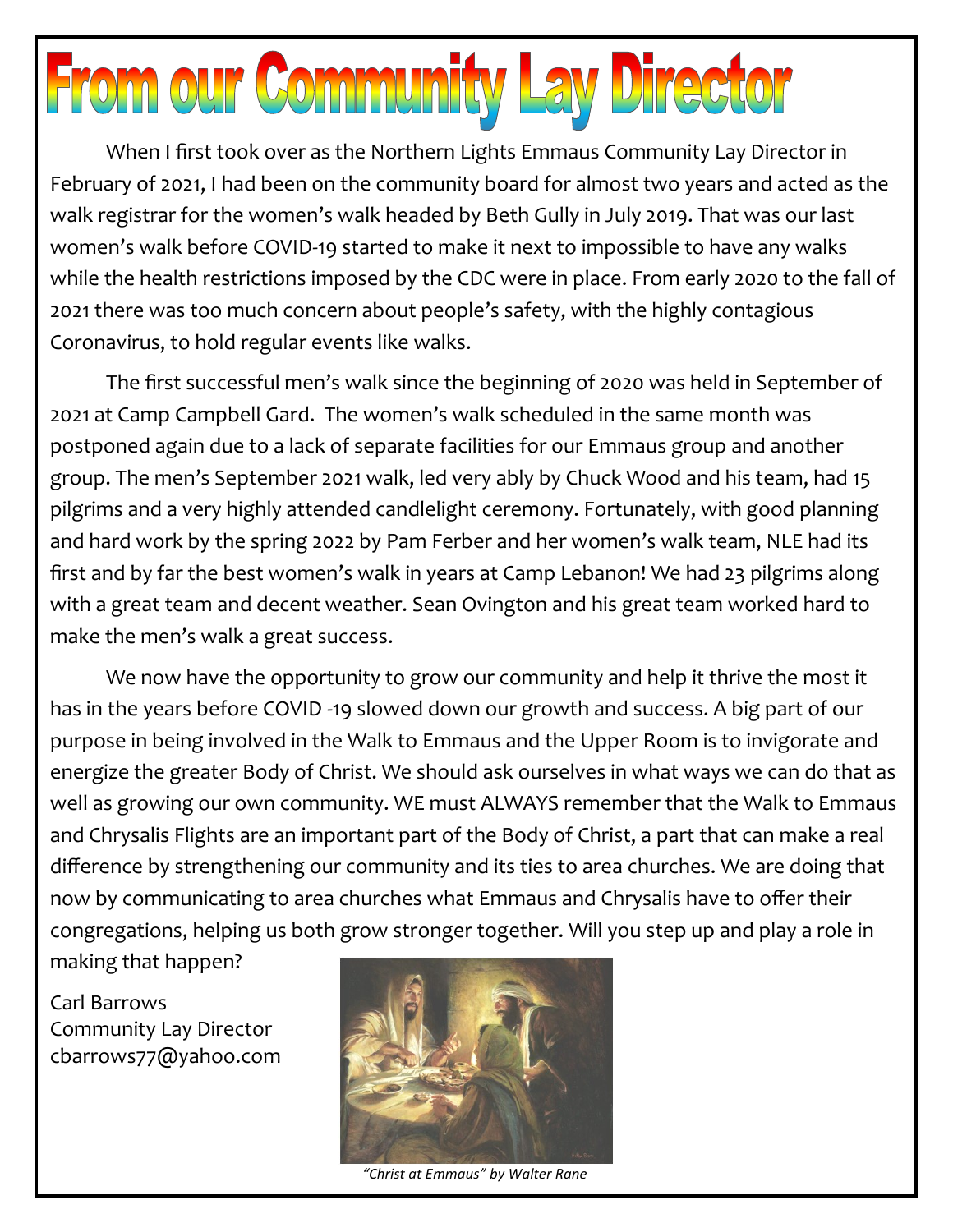

John 15:1-8 "I am the true vine, and my Father is the gardener. **<sup>2</sup>** He cuts off every branch in me that bears no fruit, while every branch that does bear fruit he prunes<sup>[[a\]](https://www.biblegateway.com/passage/?search=John%2015%3A1-8&version=NIV#fen-NIV-26702a)</sup> so that it will be even more fruitful. <sup>3</sup> You are already clean because of the word I have spoken to you. **<sup>4</sup>**Remain in me, as I also remain in you. No branch can bear fruit by itself; it must remain in the vine. Neither can you bear fruit unless you remain in me.

<sup>5</sup> "I am the vine; you are the branches. If you remain in me and I in you, you will bear much fruit; apart from me you can do nothing. **<sup>6</sup>** If you do not remain in me, you are like a branch that is thrown away and withers; such branches are picked up, thrown into the fire and burned. **<sup>7</sup>** If you remain in me and my words remain in you, ask whatever you wish, and it will be done for you. **<sup>8</sup>** This is to my Father's glory, that you bear much fruit, showing yourselves to be my disciples.

"If anyone does not abide in Me, he is cast out as a branch and is withered."

Jesus warns us that failing to abide in Him means that our spiritual life dwindles. A branch only has life as it is connected to the vine; we can only spiritually live when we stay connected to the Master. **Are you withering and not connecting to our Emmaus Community?**

"Every branch of mine that bears no fruit, He takes away, and every branch that does bear fruit He prunes, that it may bear more fruit." God trims away the bad twigs from the branches, i.e. our bad habits and sins. Often this can be uncomfortable or even painful, but He will lead us through these humbling experiences in order that we may be trimmed "clean" by His word so that we may bear even more fruit. **Are you bearing fruit for Northern Lights?**

As I think about this verse and as we are in the growing stages of God's green earth... there are times we need to clean out and trim the plantings that are not bearing their leaves or flowering their beautiful colors. This allows the new growth to take over. Emmaus is the vine and each of you are a branch. We have pruned away during Covid and the new growth has begun in our community. People are stepping up to take positions on committees. New members on the board, but there are still positions to be filled. Become the new branch on the vine to lead Northern Lights into this fall and 2023 and beyond. Help us become a strong, growing community as we plant seeds into the lives of future pilgrims.

Blessings and Prayers, Linda St Myers Community Spiritual Director